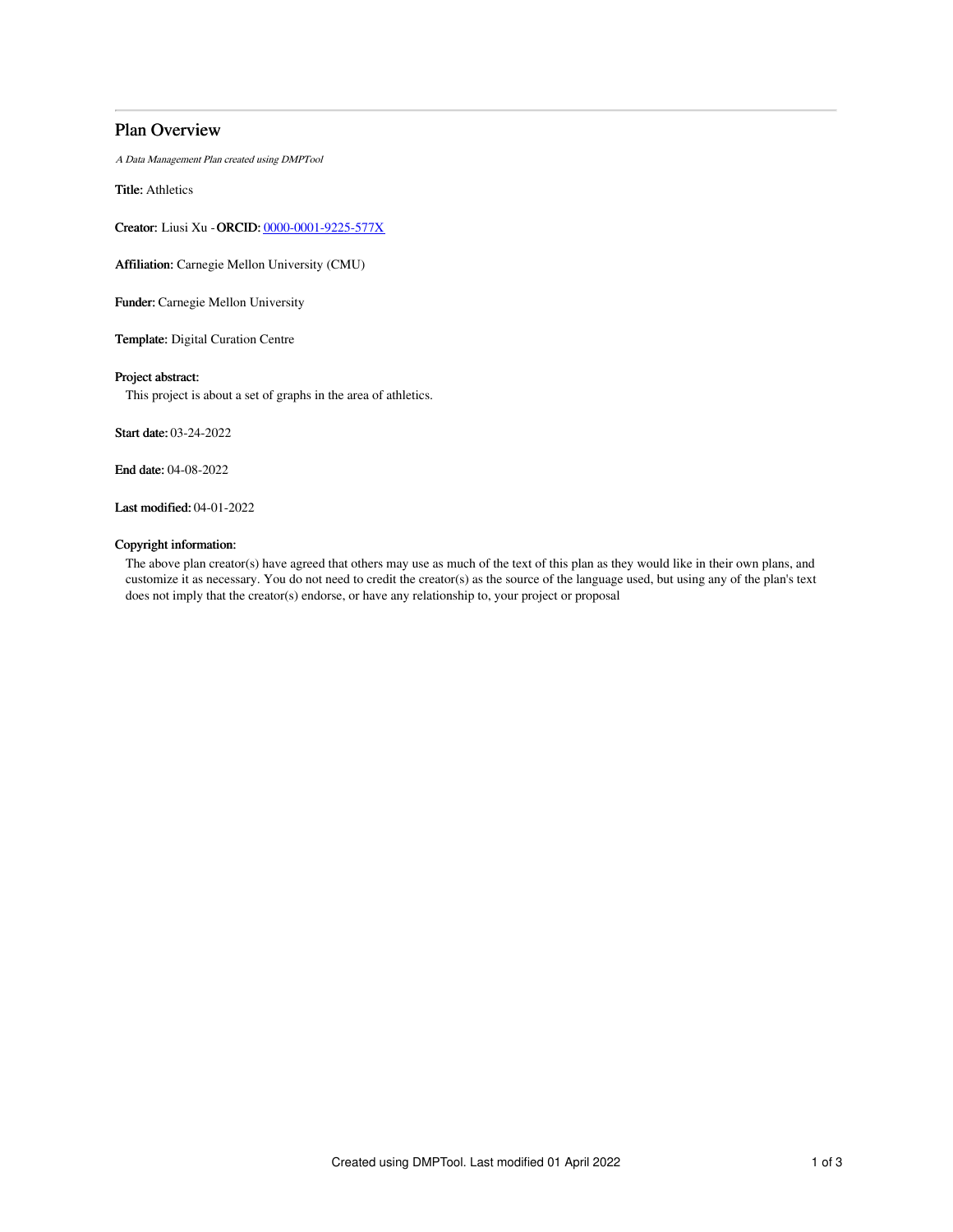# Athletics

## Data Collection

What data will you collect or create? Images

How will the data be collected or created? From the files provided in the canvas page

## Documentation and Metadata

What documentation and metadata will accompany the data? metadata: people, cover(with letters)

# Ethics and Legal Compliance

# How will you manage any ethical issues?

I will try to avoid ethical issues.

How will you manage copyright and Intellectual Property Rights (IP/IPR) issues? I will write citation and correct bibliography.

## Storage and Backup

How will the data be stored and backed up during the research? I will use google document to store data.

#### How will you manage access and security?

Question not answered.

# Selection and Preservation

#### Which data are of long-term value and should be retained, shared, and/or preserved?

Question not answered.

What is the long-term preservation plan for the dataset?

Question not answered.

## Data Sharing

#### How will you share the data? I will share it with classmates and professor in the class of discovering the data universe.

# Are any restrictions on data sharing required?

No

Responsibilities and Resources